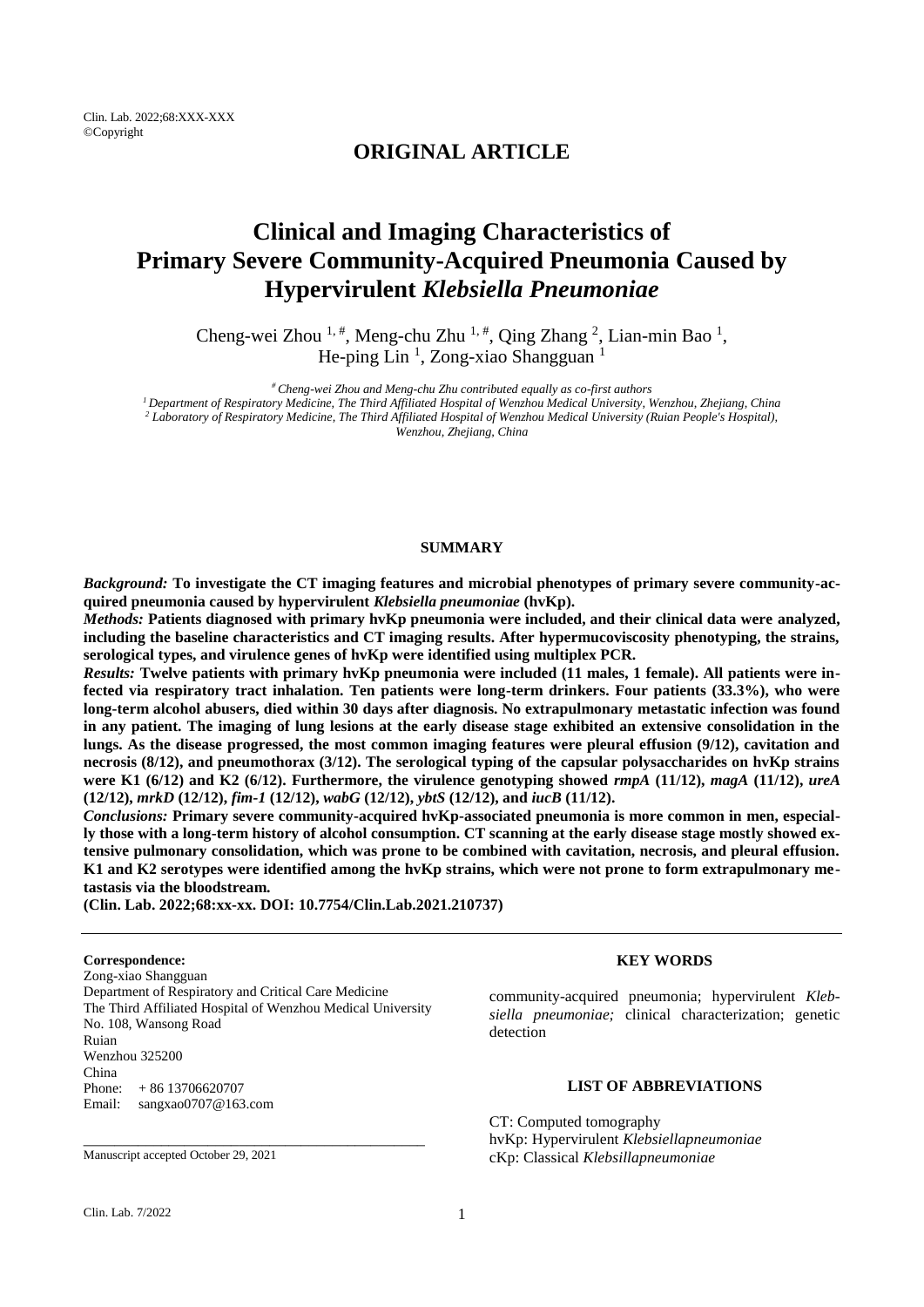PCR: Polymerase chain reaction

- NCCLS: National Committee for Clinical Laboratory
- Standardization

OR: Odds ratio

ENT outpatient: Ear, nose & throat outpatient

RR: Relative risk

CI: Confidence interval

*rmpA* [gene name] regulator of mucoid phenotype A

*magA* [gene name] Mucoviscosity-associated protein

*ureA* [gene name] urease subunit alpha

*mrkD* [gene name] type 3 fimbria adhesin subunit MrkD

*fim-1* [gene name] type 1 fimbrial gene

*wabG* [gene name] Glucuronic acid transferase

*ybtS* [gene name] yersiniabactin biosynthesis salicylate synthase

*iucB* [gene name] N(6)-hydroxylysine O-acetyltransferase

## **INTRODUCTION**

Classical *Klebsiella pneumoniae* (cKp) is a major opportunistic pathogen that can colonize in patients with multiple comorbidities and cause nosocomial infections. In contrast to cKp, hvKp in younger healthy hosts can lead to serious community-acquired infectious syndromes, with the potential to disseminate and establish multiple sites of infection simultaneously. Although most hosts targeted by hvKP lacked any obvious underlying diseases, the mortality rate of bloodstream infection of hvKP reached 37.1% [1]. Another study [\[2\]](#page-9-0) disclosed that a mortality rate greater than 50% was observed among patients with hvKp-associated pneumonia and bloodstream coinfection. A retrospective analysis in China [\[3\]](#page-9-1) studied the isolation of community-acquired *Klebsiella pneumoniae* strains from 2010 to 2012 and found an increasing frequency of hvKp isolates in patients (25.5%, 26.7%, 54.5%) with an annually-increasing antimicrobial resistance.

Nonetheless, current clinical research on hvKp is relatively insufficient. Certain variations and inconsistencies still exist among the research achievements on the epidemiological characteristics, virulence mechanism, antimicrobial resistance, and clinical features of hvKp. hvKp-associated pneumonia is mainly categorized into primary and secondary pneumonia. Primary pneumonia is predominantly a result of infection initiated via the respiratory tract, while secondary pneumonia is caused by bloodstream infection. Due to its strong ability to infiltrate the bloodstream, hvKp infection usually manifests as a primary liver abscess initially. A previous report disclosed that hvKp-associated hepatic abscesses accounted for 51.9% of patients with bacteremia [\[4\]](#page-9-2). Other studies on hvKp-associated pneumonia have mostly focused on secondary pneumonia caused by bloodstream-transmitted extrapulmonary infectious sites. Moreover, another study [\[5\]](#page-9-3) showed a significantly higher risk of septic infection in patients who had

primary liver abscesses caused by *Klebsiella pneumoniae* than those who had liver abscesses caused by non-*Klebsiella pneumoniae.* Empirically, primary and secondary hvKp-associated pneumonia exhibit different clinical symptoms, lung imaging features, systemic complications, treatment regimens, and prognosis outcomes. However, such differences have not been distinguished in most studies.

Therefore, we retrospectively analyzed the clinical data of patients diagnosed with primary community-acquired hvKp-associated pneumonia and identified both serotypes, virulence genes and drug resistance of the detected hvKp strains. This research aimed to further elucidate the clinical characteristics and obtain evidence for strengthening the prevention and treatment of hvKp-associated pneumonia.

## **MATERIALS AND METHODS**

## **Patients**

Twelve patients with hvKp-associated pneumonia (October 2016 - November 2018) were included and analyzed. The inclusion criteria were: 1) disease initiated with respiratory symptoms; 2) presence of pulmonary exudates from lung imaging at the early stage; 3) clinical diagnosis made according to the *Guideline for the diagnosis and treatment of adult community-acquired pneumonia in China (2016 Edition)* [\[6\]](#page-9-4); and 4) *Klebsiella pneumoniae* confirmed by the microbial culture  $( \geq 1$  time) of the specimens from the lower respiratory tract and/or the peripheral blood. All strains were identified by multiplex PCR, along with the serological typing of capsular polysaccharides and the virulence genes in hvKp. This study was approved by the Ethics Committee of the Third Affiliated Hospital of Wenzhou Medical University. All procedures involving human participants followed the ethical standards of the institutional and/or national research committee and the 1964 Helsinki Declaration and its later amendments or comparable ethical standards.

## **Computed tomography (CT) scan**

Patients in this study underwent CT scanning of their chests via a CT scanner (SOMATOM Definition AS 64-slices, Siemens Medical Solutions USA, Inc.) without contrast enhancement. The following aspects were inspected carefully: lesion features (consolidating, nodular or diffuse lesions), lesion location (right, left or both lungs) and other abnormal signs (ground-glass opacification, bronchial wall thickening, pulmonary nodules, cavitation and necrosis changes, pleural effusion, and hilar/mediastinal lymphadenopathy).

## **Specimen collection**

The specimens were collected from the lower respiratory tract using bronchoalveolar lavage and aspirate from bronchoscopic aspiration or tracheal intubation. Moreover, the specimens were collected simultaneously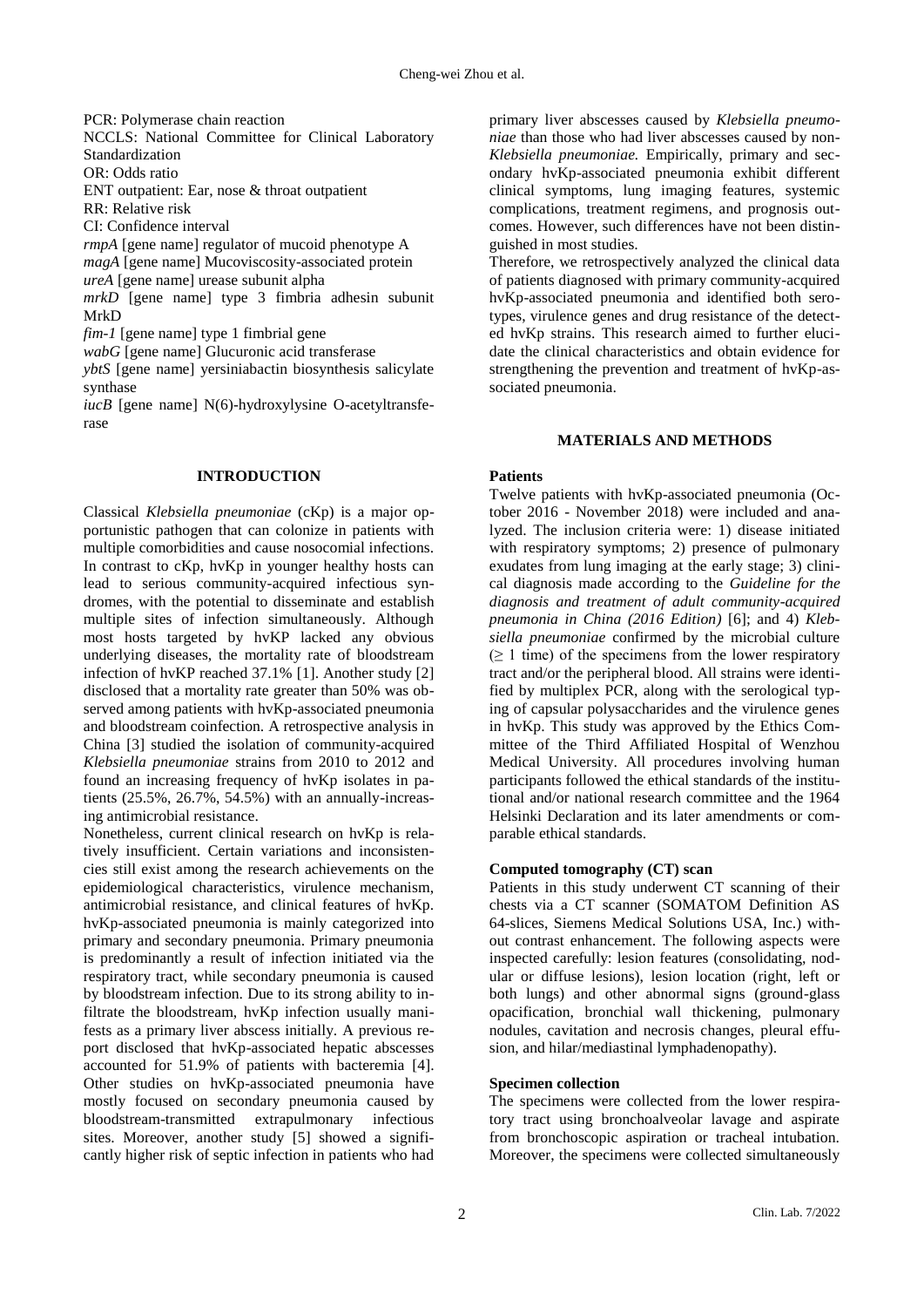from superficial veins of both upper limbs for the blood culture. BacT/ALERT<sup>®</sup> SA bottles and BacT/ALERT<sup>®</sup> SN bottles (Mérieux NutriSciences France) were used for the blood culture of aerobic and anaerobic microorganisms, respectively. To isolate bacteria, the sample was first inoculated in Columbia agar with blood and Chocolate agar, then placed into an incubator under 35.5%  $CO<sub>2</sub>$  for 18 to 24 hours. When bacterial colonies became visible, the VITEK<sup>®</sup> MS (BioMérieux) system was employed for rapid identification of bacteria.

## **Detection of bacteria**

The cultivation and identification of *Klebsiella pneumoniae* were strictly conducted following the "National Clinical Laboratory Procedures." A Kirby-Bauer test (disc-diffusion antibiotic susceptibility test) was performed to determine drug susceptibility. The conduction and result determination of this test followed the National Committee for Clinical Laboratory Standardization (NCCLS).

#### **Hypermucoviscosity (HM) phenotyping**

The string test was utilized to determine the hypermucoviscosity phenotypes [\[7\]](#page-9-5). Specifically, an inoculating loop was used to gently touch the fresh colonies that were established on a blood agar plate overnight, then it was pulled outwards. This step was repeated twice. If viscous strings of  $\geq$  5 mm in length formed twice, it was denoted as a positive HM phenotype, which indicates a hypermucoviscous strain.

#### **DNA extraction and multiplex PCR**

DNA from hypermucoviscous strains was extracted via thermal lysis procedures. According to the *Diagnosis and Illustration of Clinical Microbiology*, primers were designed for genes involved in drug-resistance (KPC, IMP, VIM, NDM-1), hypervirulent serotypes (K1, K2, K5, K20, K57), and virulence (mrkD, fimH-1, ureA, wabG, uge, ybtS, rmpA, and iucB) of the HvKp strains (Table 1). The primers were synthesized by Shanghai Biological Engineering Co., Ltd. Afterwards, multiplex PCR was conducted to screen these genes. The total reaction system (25 μL) was set as follows: 12 μL PCR-Mix (SanTaq), 1 μL forward primer, 1 μL reverse primer, 1 μL DNA template, and 10 μL ddH2O. The reaction was performed as follows: 5 minutes of pre-denaturation at 94℃, 30 seconds of denaturation at 94℃, 30 seconds of annealing at 58°C, and 30 seconds of elongation at 72℃ sequentially for a total of 35 cycles. After PCR, the DNA fragments were processed for visualization using gel electrophoresis, which was conducted with 8 μL of the amplified DNA samples and an equal volume of DNA ladder. The images were then recorded and analyzed. The hypermucoviscous strain with positive presence of *rmpA* gene was identified as hypervirulent *Klebsiella pneumoniae* (hvKp) [\[8\]](#page-9-6)

## **Statistical analysis**

The SPSS 18.0 software was employed to statistically analyze the obtained data. The measurement results were denoted as mean  $\pm$  standard deviation, while the count data were denoted as the number of cases.

#### **RESULTS**

## **General clinical features**

Twelve patients with hvKp-associated pneumonia were included (11 male and 1 female, Table 2). The average age of patients was  $59.7 \pm 12.6$  years, all of whom were infected via respiratory tract inhalation. Among the 12 patients, there were 3 chronic smokers and 10 long-term drinkers, including 7 alcohol abusers. Four patients (33.3% as the mortality rate) died within 30 days after diagnosis, all of whom were long-term alcohol abusers. Among these 12 patients, a list of their underlying diseases was exhibited as follows: chronic obstructive pulmonary disease (2/12), alcoholic liver cirrhosis (3/12), hypertension (2/12), diabetes mellitus (2/12), old pulmonary tuberculosis (1/12), and prostate cancer (1/12). All patients experienced certain respiratory symptoms, including pyrexia (12/12), cough (12/12), cough with phlegm (12/12), and dyspnea (12/12). The less common symptoms were hemoptysis (7/12) and chest pain  $(4/12)$ . A series of comorbidities occurred among these patients, including septic shock (9/12), pleural effusion (9/12), ascites (1/12), pneumothorax (2/12), cardiac insufficiency (7/12), renal insufficiency (6/12), hepatic insufficiency (5/12), gastrointestinal bleeding (2/12), thrombocytopenia (4/12), and sudden cardiac arrest (1/ 12). Among them, 9 patients (75.0%) experienced multiple organ failure. No extrapulmonary metastatic infection was found in these cases.

## **CT imaging characteristics**

In the early disease stage, an extensive consolidation was found in lung imaging (Figure 1). Consolidation of both lungs was observed in 9 patients. The less frequent changes in lungs were ground-glass opacification (4/ 12), bronchial wall thickening (3/12), pulmonary nodules (2/12), cavitation and necrosis changes (1/12), pleural effusion (1/12), and hilar/mediastinal lymphadenopathy (1/12). Two or more imaging lesions were observed in 7 patients. With disease progression, imaging lesions changed rapidly (Figure 2), which included pleural effusion (9/12), cavitation and necrosis (8/12), and pneumothorax (2/12). In Figure 3, we can observe the inflammation absorption when patients experienced disease amelioration.

#### **Antimicrobial susceptibility of hvKp strains**

All isolated hvKp strains exhibited sensitivity towards piperacillin/tazobactam, levofloxacin, imipenem, cefepime, ceftazidime, ceftriaxone, aztreonam, amikacin, and gentamicin, indicating an antimicrobial resistance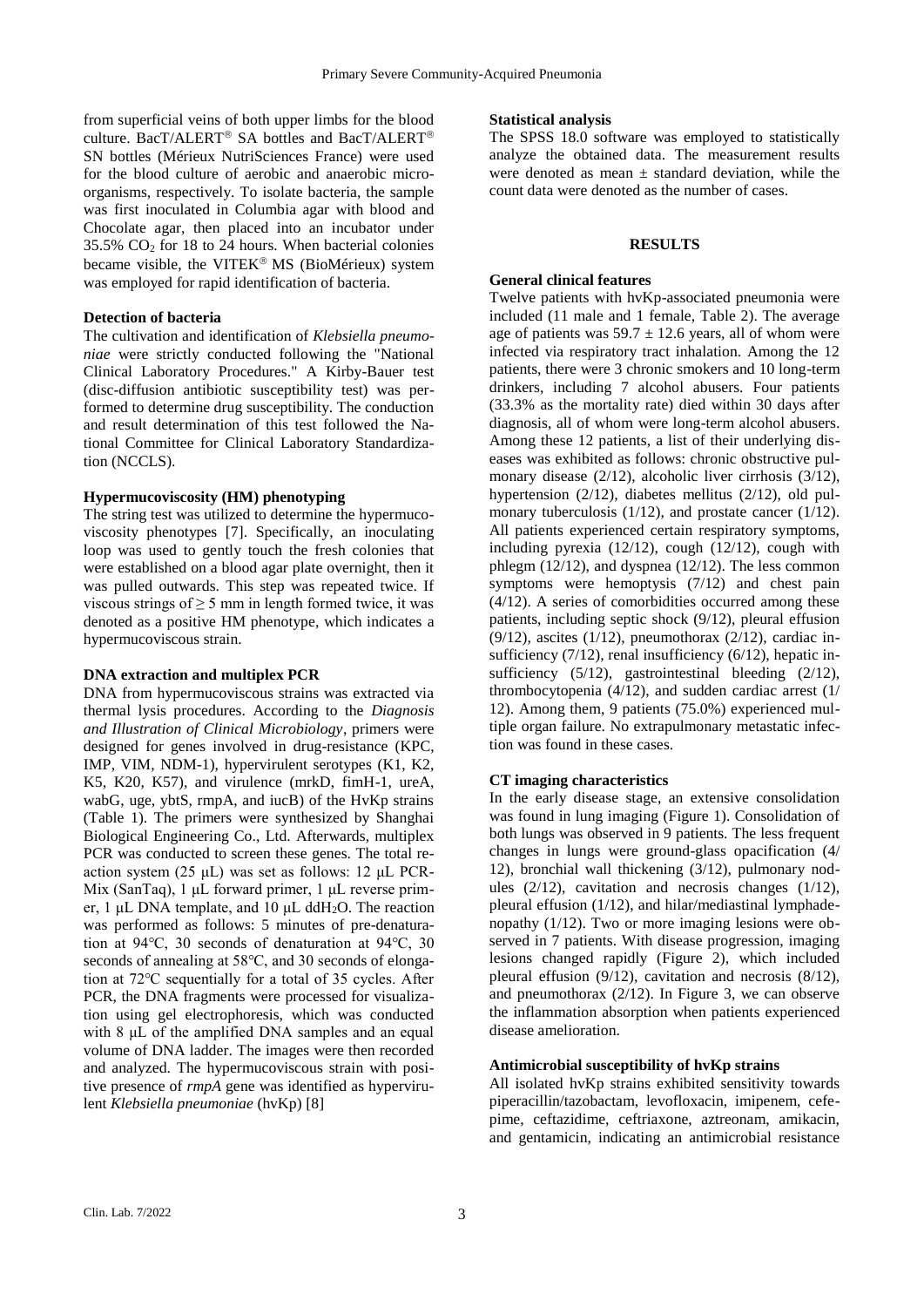#### **Table 1. Primer sequences.**

| Gene           | Sequence of primers $(5' \rightarrow 3')$                                  | Length of primers (bp) |
|----------------|----------------------------------------------------------------------------|------------------------|
| <b>KPC</b>     | Forward: ATGTCACTGTATCGCCGTCTA<br>Reverse: TTACTGCCCGTTGACGCCCAA           | 1050                   |
| <b>IMP</b>     | Forward: CGGCCKCAGGAGMGKCTTT<br>Reverse: CGGCCKCAGGAGMGKCTTT               | 740                    |
| <b>VIM</b>     | Forward: CTTTACCAGATTGCYGATGG<br>Reverse: GGYAGRCCGTGCCCSGGAAT             | 865                    |
| $NDM-1$        | Forward: TAAAATACCTTGAGCGGGC<br>Reverse: AAATGGAAACTGGCGACC                | 439                    |
| mrkD           | <b>Forward: CCACCAACTATTCCCTCGAA</b><br>Reverse: ATGGAACCCACATCGACATT      | 240                    |
| fimH           | Forward: ATGAACGCCTGGTCCTTTGC<br>Reverse: GCTGAACGCCTATCCCCTGC             | 688                    |
| ureA           | Forward: GCTGACTTAAGAGAACGTTATG<br>Reverse: GATCATGGCGCTACCTA              | 337                    |
| wabG           | Forward: CGGACTGGCAGATCCATATC<br>Reverse: ACCATCGGCCATTTGATAGA             | 683                    |
| uge            | Forward: GATCATCCGGTCTCCCTGTA<br>Reverse: TCTTCACGCCTTCCTTCACT             | 534                    |
| ybtS           | Forward: AGTGGTGCGTTCTGCGTC<br>Reverse: ATTTCTACATCTGGCGTTA                | 477                    |
| rmpA           | Forward: ACTGGGCTACCTCTGCTTCA<br>Reverse: CTTGCATGAGCCATCTTTCA             | 535                    |
| iucB           | Forward: ATGTCTAAGGCAAACATCGT<br>Reverse: TTACAGACCGACCTCCGTGA             | 948                    |
| K1             | Forward: GGTCTCTTTACATCATTGC<br>Reverse: GCAATGGCCATTTGCGTTAA              | 1283                   |
| K <sub>2</sub> | Forward: GACCCGATATTCATACTTGACAGAC<br>Reverse: CCTGAAGTAAAATCGTAAATAGATGGG | 641                    |
| K5             | Forward: TGGTAGTGATGCTCGCGA<br>Reverse: CCTGAACCCACCCCAATC                 | 280                    |
| K20            | Forward: CGGTGCTACAGTGCATCATT<br>Reverse: GTTATACGATGCTCAGTCGC             | 774                    |
| <b>K54</b>     | Forward: CATTAGCTCAGTGGTTGGCT<br>Reverse: GCTTGACAAACACCATAGCAG            | 881                    |
| <b>K57</b>     | Forward: CTCAGGGCTAGAAGTGTCAT<br>Reverse: CACTAACCCAGAAAGTGGAC             | 1036                   |

rate of 0%. However, they were all resistant to ampicillin.

## **Genotype detection**

Microbial culture tests showed that hvKp strains were detected in specimens from the lower respiratory tract of all included patients. Specifically, 9 cases tested positive more than once for hvKp strains, while the other 3 cases were positive only once. Results from the blood culture showed that only 3 cases tested positive. Furthermore, specimen from the pleural effusions of 2 patients tested positive for hvKp strains. Comparable drug susceptibility was found between patients with positive blood cultures and other patients (data not shown). Therefore, hvKp isolates were obtained from the specimens collected from the lower respiratory tract, then were processed to the following genotyping.

The serological typing of the capsular polysaccharides on the hvKp strains were K1  $(6/12)$  and K2  $(6/12)$  serotypes. Furthermore, the genotyping of the virulence genes included *rmpA* (11/12), *magA* (11/12), *ureA* (12/ 12), *mrkD* (12/12), *fim-1* (12/12), *wabG* (12/12), *ybtS*  $(12/12)$ , and *iucB*  $(11/12)$ . After further analysis of the association between hvKp serotypes and disease prognosis, we found that among the 3 fatal cases, one of their isolates was K1 serotype and the other two were K2 serotype. Among the cured patients, 5 isolates were K1 serotype and the other 4 were K2 serotype. This result implies that there is no clear association between the hvKp serotypes and disease outcome.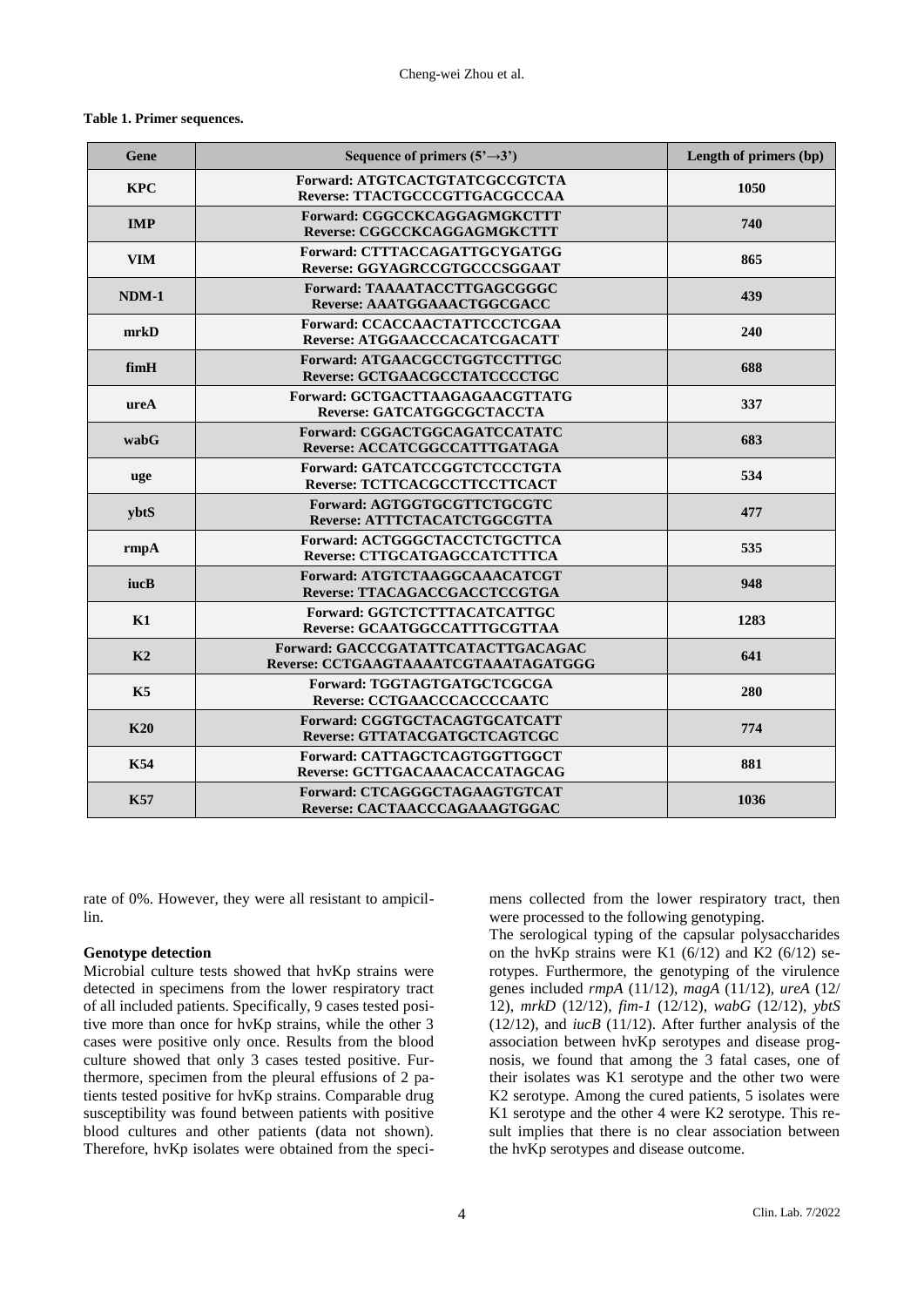| Table 2. Clinical characteristics of patients with hyKp pneumonia. |  |  |  |
|--------------------------------------------------------------------|--|--|--|
|--------------------------------------------------------------------|--|--|--|

|                                            | Number of cases $(n = 12)$ |  |  |  |
|--------------------------------------------|----------------------------|--|--|--|
| Male                                       | 11                         |  |  |  |
| <b>Female</b>                              | $\mathbf{1}$               |  |  |  |
| <b>Underlying diseases</b>                 |                            |  |  |  |
| Chronic obstructive pulmonary disease      | $\overline{2}$             |  |  |  |
| <b>Alcoholic liver cirrhosis</b>           | $\mathbf{3}$               |  |  |  |
| Hypertension                               | $\boldsymbol{2}$           |  |  |  |
| <b>Diabetes mellitus</b>                   | $\mathbf{2}$               |  |  |  |
| Old pulmonary tuberculosis                 | 1                          |  |  |  |
| <b>Prostate cancer</b>                     | $\mathbf{1}$               |  |  |  |
| <b>Clinical symptoms</b>                   |                            |  |  |  |
| Pyrexia                                    | 12                         |  |  |  |
| Cough                                      | 12                         |  |  |  |
| Cough with phlegm                          | 12                         |  |  |  |
| <b>Dyspnea</b>                             | 12                         |  |  |  |
| Hemoptysis                                 | $\overline{7}$             |  |  |  |
| <b>Chest pain</b>                          | $\overline{\mathbf{4}}$    |  |  |  |
| Infection via respiratory tract inhalation | 12                         |  |  |  |
| <b>Chronic smoking</b>                     | $\mathbf{3}$               |  |  |  |
| Long-term drinking                         | <b>10</b>                  |  |  |  |
| <b>Alcohol abuse</b>                       | $\boldsymbol{7}$           |  |  |  |
| <b>Comorbidities</b>                       |                            |  |  |  |
| Septic shock                               | $\boldsymbol{9}$           |  |  |  |
| <b>Pleural effusion</b>                    | 9                          |  |  |  |
| <b>Ascites</b>                             | 1                          |  |  |  |
| Pneumothorax                               | $\boldsymbol{2}$           |  |  |  |
| <b>Cardiac</b> insufficiency               | $\boldsymbol{7}$           |  |  |  |
| <b>Hepatic insufficiency</b>               | 5                          |  |  |  |
| <b>Renal insufficiency</b>                 | 6                          |  |  |  |
| <b>Gastrointestinal bleeding</b>           | $\boldsymbol{2}$           |  |  |  |
| Thrombocytopenia                           | 4                          |  |  |  |
| Sudden cardiac arrest                      | $\mathbf{1}$               |  |  |  |
| <b>Extrapulmonary metastatic infection</b> | $\bf{0}$                   |  |  |  |
| Multiple organ failure                     | 9                          |  |  |  |

## **Treatment and disease prognosis**

All patients were treated empirically with antibiotics on the day of admission. Seven patients initially received combined treatment of piperacillin and tazobactam. Among these 7 patients, 3 remained in remission afterwards, while the other 4 who experienced disease progression were given carbapenem treatment. Among the latter 4 patients, 1 experienced disease amelioration, while the other 3 patients died (on the 10th, 12th, and 35th day after admission). On the other hand, among the

5 patients initially given carbapenem, 4 experienced disease amelioration, while 1 patient died on the 4<sup>th</sup> day after admission.

#### **DISCUSSION**

In recent years, hvKp has been regarded as a leading cause of community-acquired pneumonia, liver abscesses, and disseminated infection. The high mortality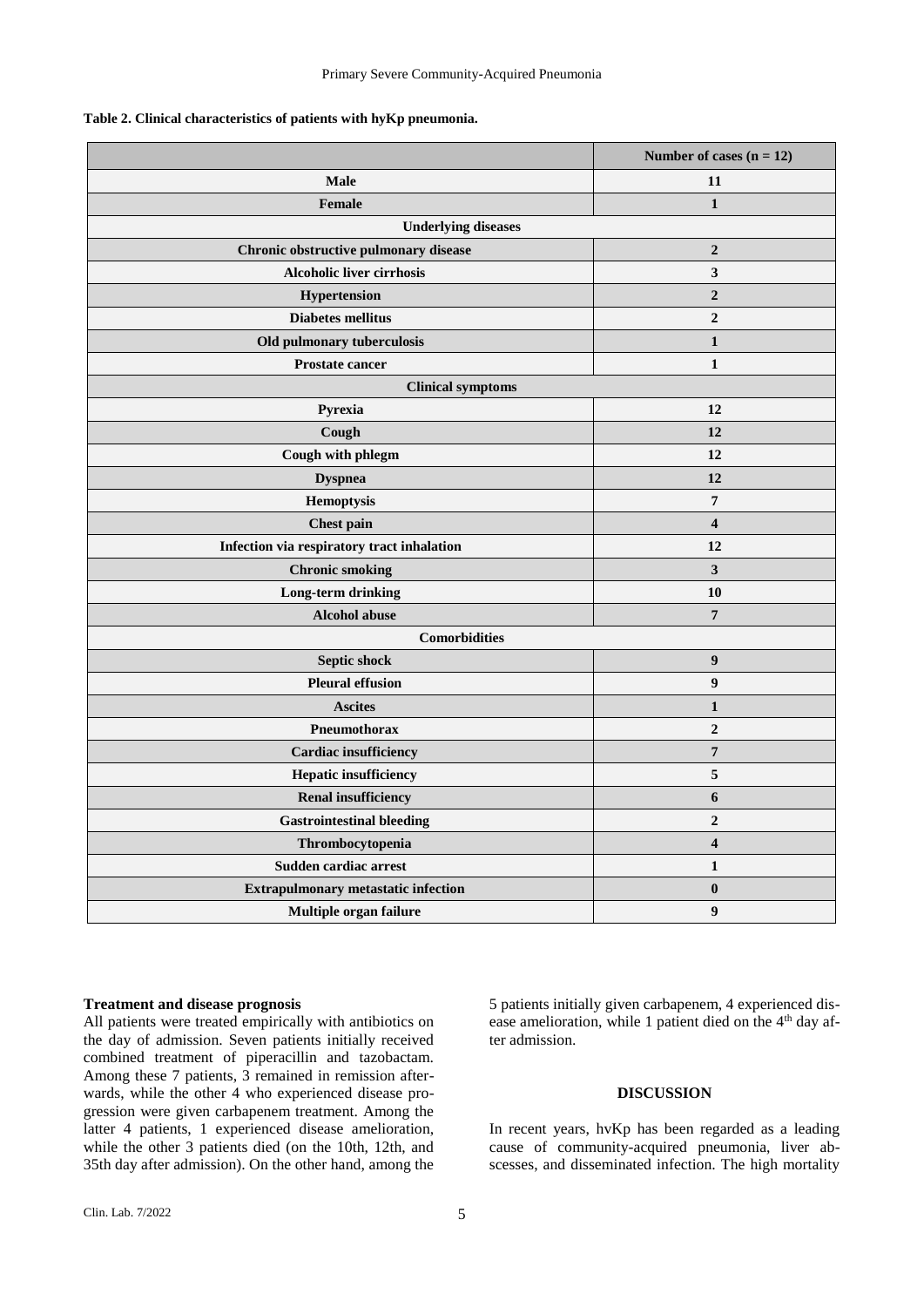Cheng-wei Zhou et al.



**Figure 1: An example of the extensive consolidation changes in the left lung of patient at the early stage of disease onset.**

rate and increasing incidence of hvKp year-by-year potentially result in serious sequelae. Several studies in China [\[3](#page-9-1)[,8\]](#page-9-6) disclosed that 37.8% of *Klebsiella pneumoniae*-associated infections were caused by hvKp strains. Due to difficulties in distinguishing hvKp from cKp in practice, clinical research on hvKp is lacking. With the advancement of methods to isolate hvKp, more hvKp colonies have been detected in seriously-ill patients of all ages. A clinical multivariate analysis [1] revealed that community-acquired infection acts as an independent risk factor for hvKp infection (OR =  $4.898$ ). To date, we are still in the exploratory stage of hvKp strains globally.

In our current study, we found that all the included patients experienced pyrexia, cough, cough with phlegm, and dyspnea with a surprisingly high incidence of hemoptysis. While the occurrence of hemoptysis in pulmonary infectious diseases is relatively rare, it can happen more frequently in patients with hvKp-associated pneumonia, which was possibly the result of pulmonary necrosis caused by highly aggressive hvKp. Besides hemoptysis, other symptoms, including blood in sputum and brick red sputum, were observed. In this study, the incidence of hemoptysis in hvKp-associated patients reached 58.3%, indicating that hemoptysis can be used as a warning flag for hvKp infection.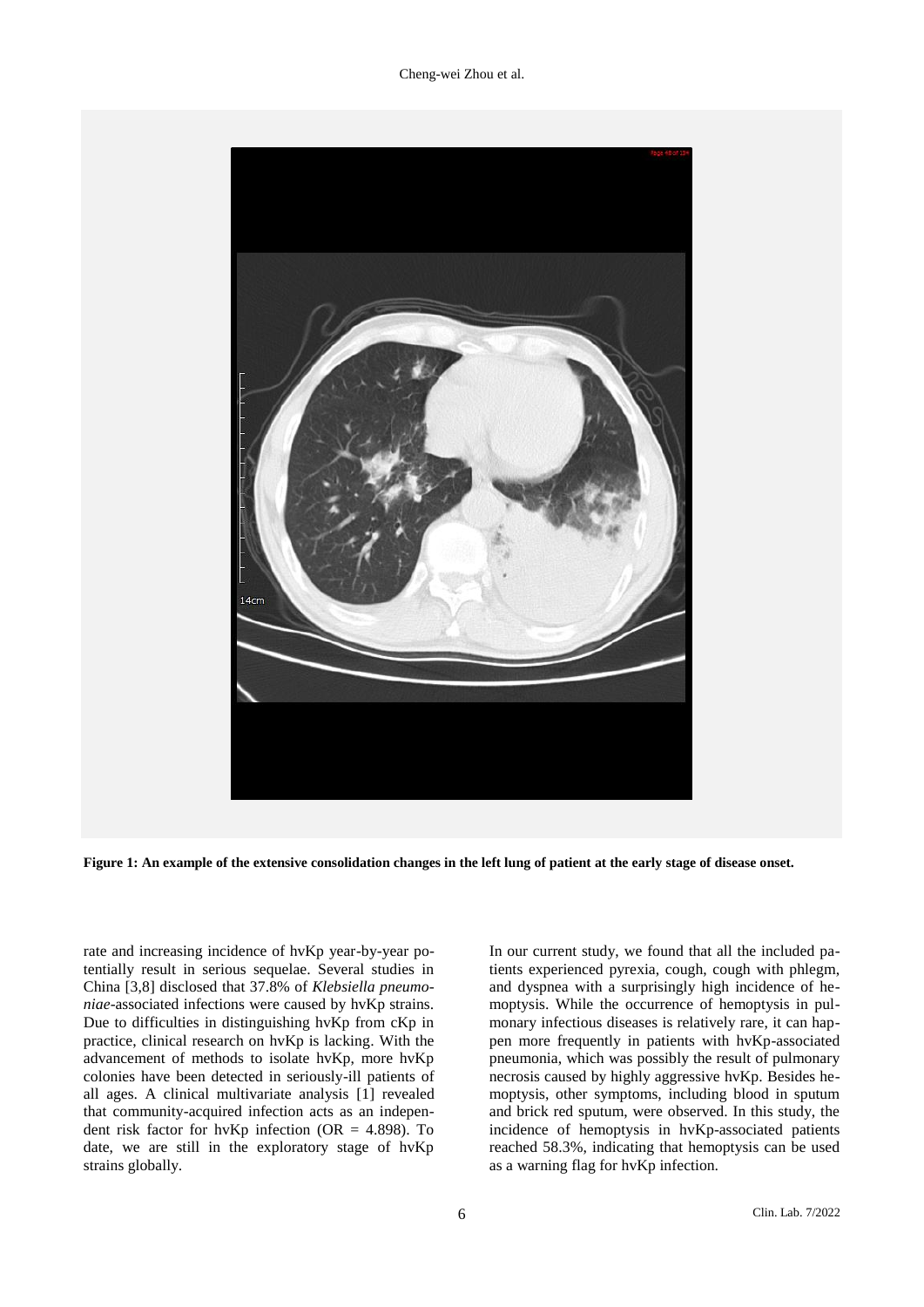

**Figure 2: An example of the cavitation and necrosis changes within the consolidated area with disease progression.**

Respiratory inhalation is the infection mode of primary hvKp-associated pneumonia, but its colonization in the gastrointestinal system may be one of the prerequisites for a successful hvKp infection. A study in China [\[9\]](#page-9-7) revealed that K1/K2 *Klebsiella pneumonia* isolates were found in the stool of about 9.8% of the tested population. K1 and K2 serotypes have been reported as the most common serotypes and the major virulent factors for hvKp-associated infectious diseases [\[10](#page-9-8)[,11\]](#page-9-9). In this study, the number of K1 and K2 serotypes was half and half, exhibiting consistency with their epidemiological characteristics. Nasopharyngeal tract transfer may be another entry for hvKp. One study [\[12\]](#page-9-10) reported that the serotype distribution and genetics of *Klebsiella pneumoniae* isolates from nasopharyngeal specimens obtained from the ENT outpatient shared similarities with those hvKp-associated pneumonia patients, suggesting its association with hvKp nasopharyngeal colonization. All patients in this study were infected via respiratory tract inhalation without extrapulmonary metastatic infection sites.

An epidemiological analysis from China [\[3\]](#page-9-1) revealed that hvKp-associated infection occurs more frequently in males (77.5%), which is consistent with our work (90.0%). In this study, 10 patients were long-term drinkers (83.3%), including 7 alcohol abusers (58.3%),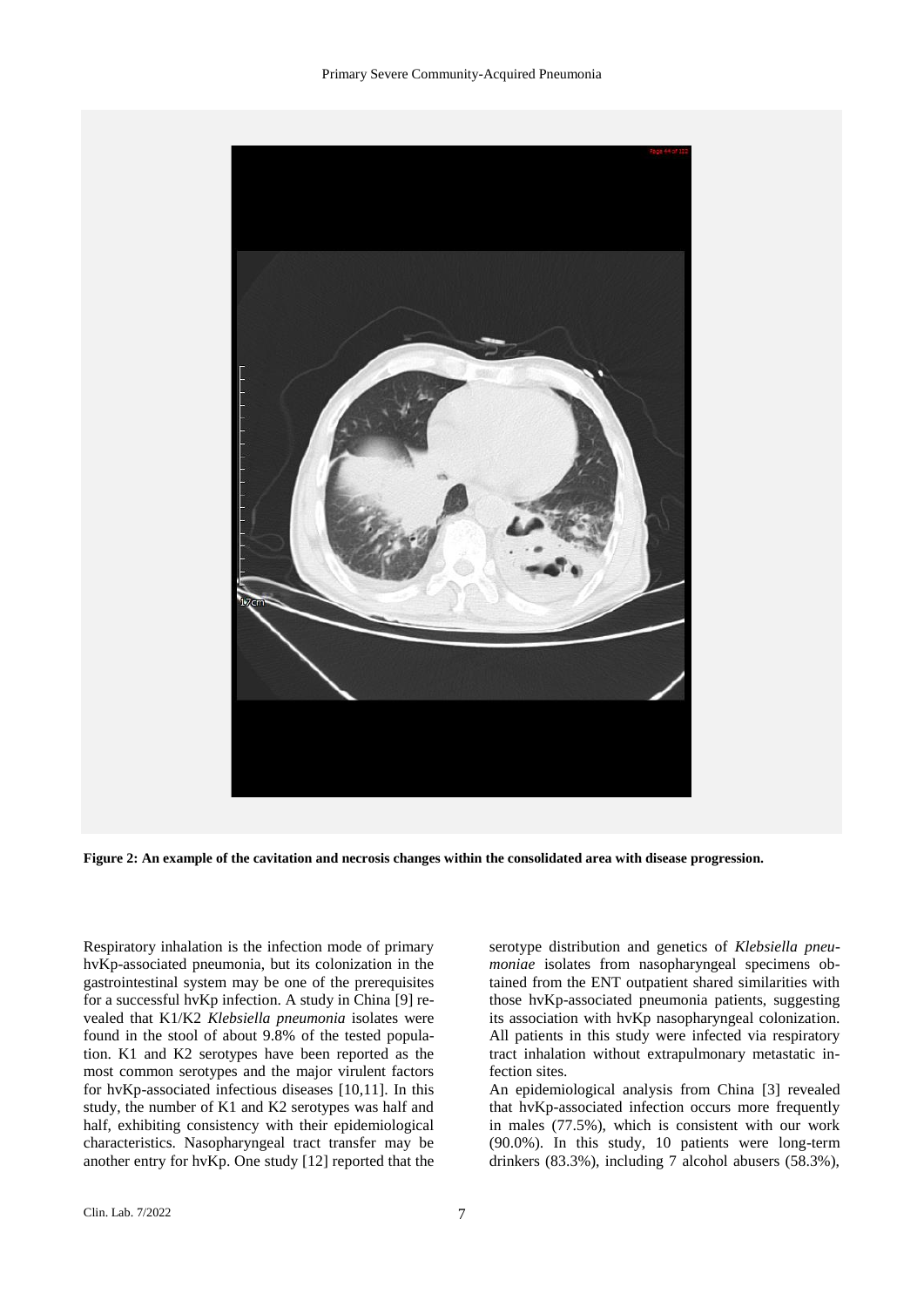Cheng-wei Zhou et al.



**Figure 3: An example of inflammation absorption in the left lung of a patient at the recovery stage.**

suggesting that long-term alcohol consumption may be associated with a poorer prognosis of hvKp-associated pneumonia. Moreover, one study [\[13\]](#page-9-11) disclosed that alcoholic hepatitis was another potential risk factor for hvKp infection. Those patients who died in this study were all long-term alcohol abusers, implying the impact of alcohol abuse on the disease prognosis.

It has been reported that 65.3% of patients with hvKpassociated pneumonia usually exhibit lesions in both lungs based on chest X-rays [\[14\]](#page-9-12). A study conducted in Taiwan [\[15\]](#page-9-13) suggests that *Klebsiella pneumoniae* is the most common cause of community-acquired pneumonia and primary hepatic abscess, where hvKp isolates were

found in a large proportion of *Klebsiella pneumoniae* infection cases. Our current study discloses that primary hvKp pneumonia is prone to affect both lungs, with a consolidation change that occurs in the early stage of the disease. With the extensively involved lesion area, the disease progressed rapidly. Additionally, large-scale consolidation was prone to combine with necrotic changes, pleural effusion, and even pneumothorax.

Due to its strong virulence, hvKp strains can trigger an intensive local and systemic inflammatory response, which affects multiple systems [\[16](#page-9-14)[,17\]](#page-9-15). In this study, 75% of the patients experienced multiple organ failures, indicating that hvKp-associated pneumonia is prone to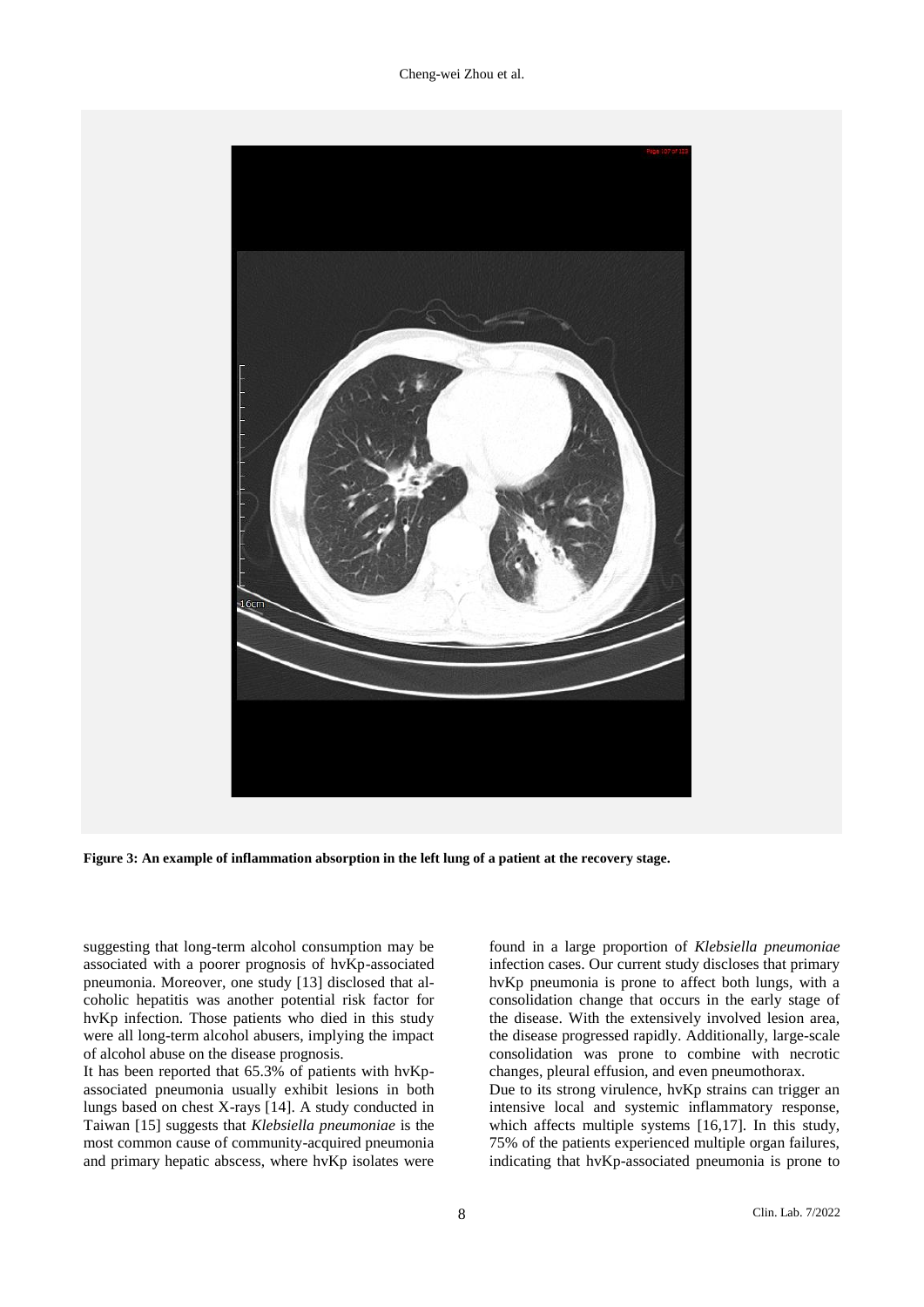result in multiple organ failure. A controlled study by Rafat C et al. [\[18\]](#page-9-16) also revealed that hvKp infection is more possible to induce multiple organ failure compared to non-hvKp-associated infection (83.3% vs. 35.7%). Our study showed that patients with hvKp-associated pneumonia had a higher mortality rate within 30 days (33.3%), suggesting the strong invasiveness and lethality of hvKp.

Moreover, hvKp infection is prone to disseminate to multiple distant tissues and organs through the bloodstream. Sohei et al. [\[19\]](#page-9-17) found that hvKp patients were likely to have disseminated infections ( $RR = 6.58$ ; 95%) CI, 1.16 to 37.4), hepatic abscess (RR =  $5.85$ ; 95% CI, 1.39 to 24.6), and pneumonia (RR = 5.85; 95% CI, 1.39 to 24.6). However, no extrapulmonary metastatic infection was found in this study, even in patients with positive blood cultures [\[20\]](#page-9-18). The possible reason for the inconsistency with previous studies may be the different hvKp infection modes and routes. The dissemination potential of hvKp strains was also distinct. Some clinical features of primary hvKp-associated pneumonia differed from a previously-studied hvKp infection model, which was not intended to cause extrapulmonary infection sites through the bloodstream. Additionally, all patients were treated empirically with either carbapenem or a combination of piperacillin and tazobactam following admission. Antimicrobial treatment was shown to quickly eliminate pathogenic bacteria in the blood, which helps to control the dissemination of infection. Nevertheless, more than half of the patients who received the "piperacillin and tazobactam" combined treatment exhibited disease progression, which could be controlled after changing to carbapenems. Thus, it can be suggested that the efficacy of carbapenems on hvKp may be more beneficial than the combined treatment with piperacillin and tazobactam.

Despite the challenges of highly pathogenic and lethal hvKp, fortunately most hvKp strains found in clinics are sensitive to antibiotics, excluding ampicillin [\[21\]](#page-9-19). The resistance of hvKp is significantly lower than that of cKp, which enables a higher efficacy of antimicrobial treatment on hvKp. This is consistent with the antimicrobial susceptibility test in this study. Moreover, the number of reports on multi-drug resistant hvKp strains is increasing [\[22](#page-9-20)[,23\]](#page-9-21). For instance, the extended-spectrum β-lactamase-producing hvKp strains increased from 1.6% in 2001 to 14.3% in 2011. If more and more hvKp strains build stronger multi-drug resistance, the clinical management of hvKp will become more challenging.

In conclusion, primary community-acquired hvKp pneumonia possesses the following characteristics. 1) The infection mostly manifests as severe pneumonia with clinical symptoms, including pyrexia, dyspnea, hemoptysis, blood in sputum, and red currant jelly sputum; and it is prone to cause multiple organ failure. 2) Long-term alcohol consumption, especially alcohol abuse, might be associated with a higher mortality rate. 3) The infection usually exhibits an extensive console-

dation in the lungs during the early stage, then progresses rapidly. On the basis of consolidation, it is likely to co-occur with cavitation, necrosis, and pleural effusion. 4) The infection is less frequently caused by extrapulmonary invasion through the bloodstream. 5) carbapenem may serve as a better initial empirical treatment. Nevertheless, this study still faced several limitations. For instance, the retrospective analysis of 12 previous confirmed cases may limit the generalized pattern of the current conclusions. While the obtained results of our study are consistent with previous works in some aspects, we found limited bloodstream-based dissemination of hvKp strains in patients with primary community-acquired hvKp pneumonia, suggesting that we should focus more on local treatment and reduce systemic medication to minimize side effects. In order to elucidate the epidemiological characteristics, virulence mechanism, clinical features, and antimicrobial resistance of hvKp, basic scientific research and comprehensive prospective clinical studies are required. The outcome of such continued research can help guide the prophylaxis and clinical treatment to reduce the prevalence and lethality of hvKp infection.

#### **Ethics Approval and Consent to Participate:**

This study was approved by the Ethics Committee of the Third Affiliated Hospital of Wenzhou Medical University. All procedures performed in studies involving human participants were in accordance with the ethical standards of the institutional and/or national research committee and with the 1964 Helsinki Declaration and its later amendments or comparable ethical standards. Written informed consent was obtained from all individual participants included in the study.

#### **Consent for Publication:**

Consent to publish has been obtained.

#### **Availability of Data and Materials:**

The datasets generated and analyzed during the present study are available from the corresponding author per reasonable request.

#### **Declaration of Interest:**

The authors declare that they have no conflict of interest.